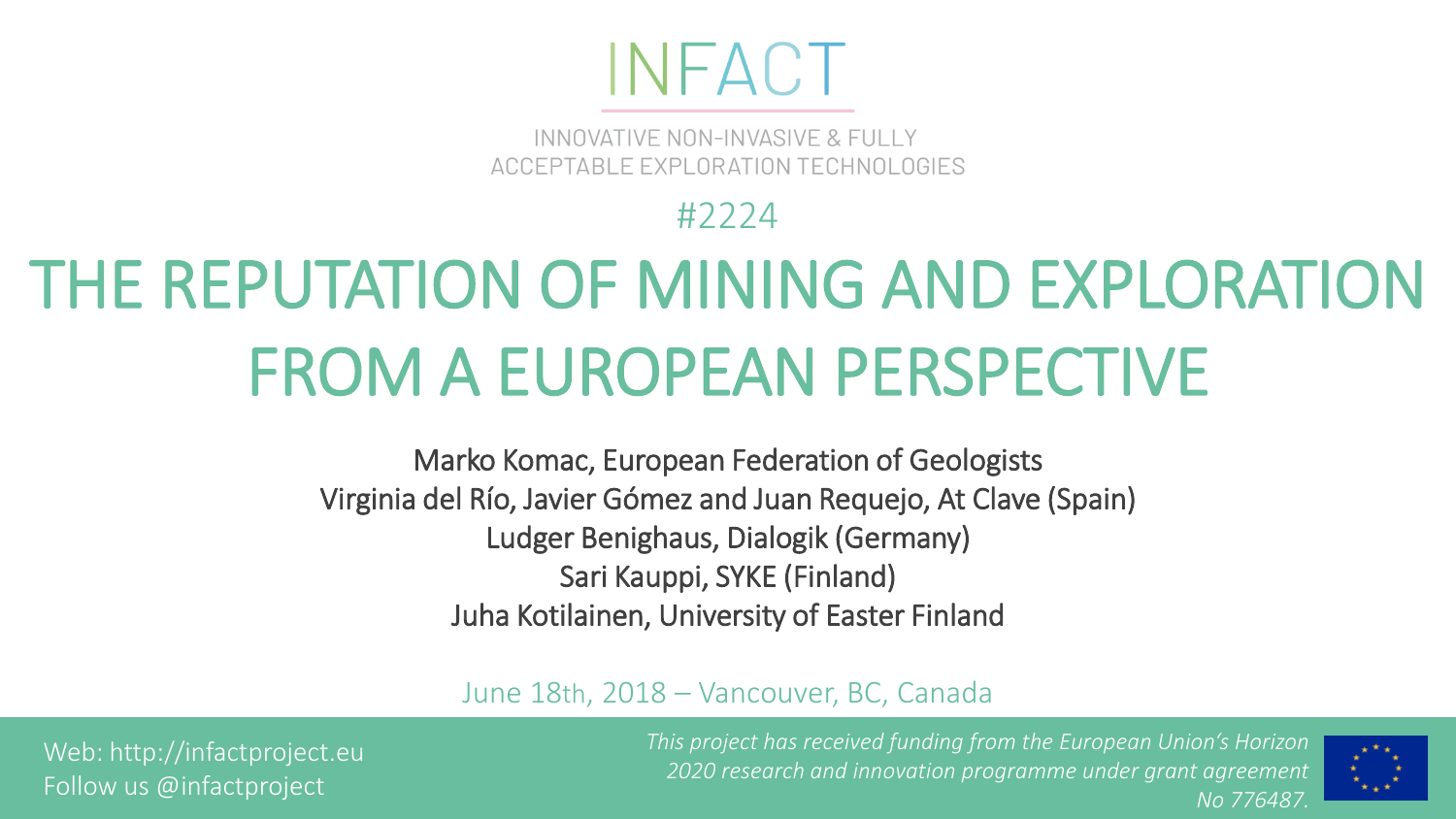## **CONTENTS**

- **Introduction**
- **Methodology**
- **Results** 
	- Acceptance of mining in Europe
		- *Northern Europe (Finland)*
		- *Central Europe (Germany)*
		- *Southern Europe (Spain)*
		- *Europe compared*
	- Key factors for mineral exploration reputation
- **Conclusions**

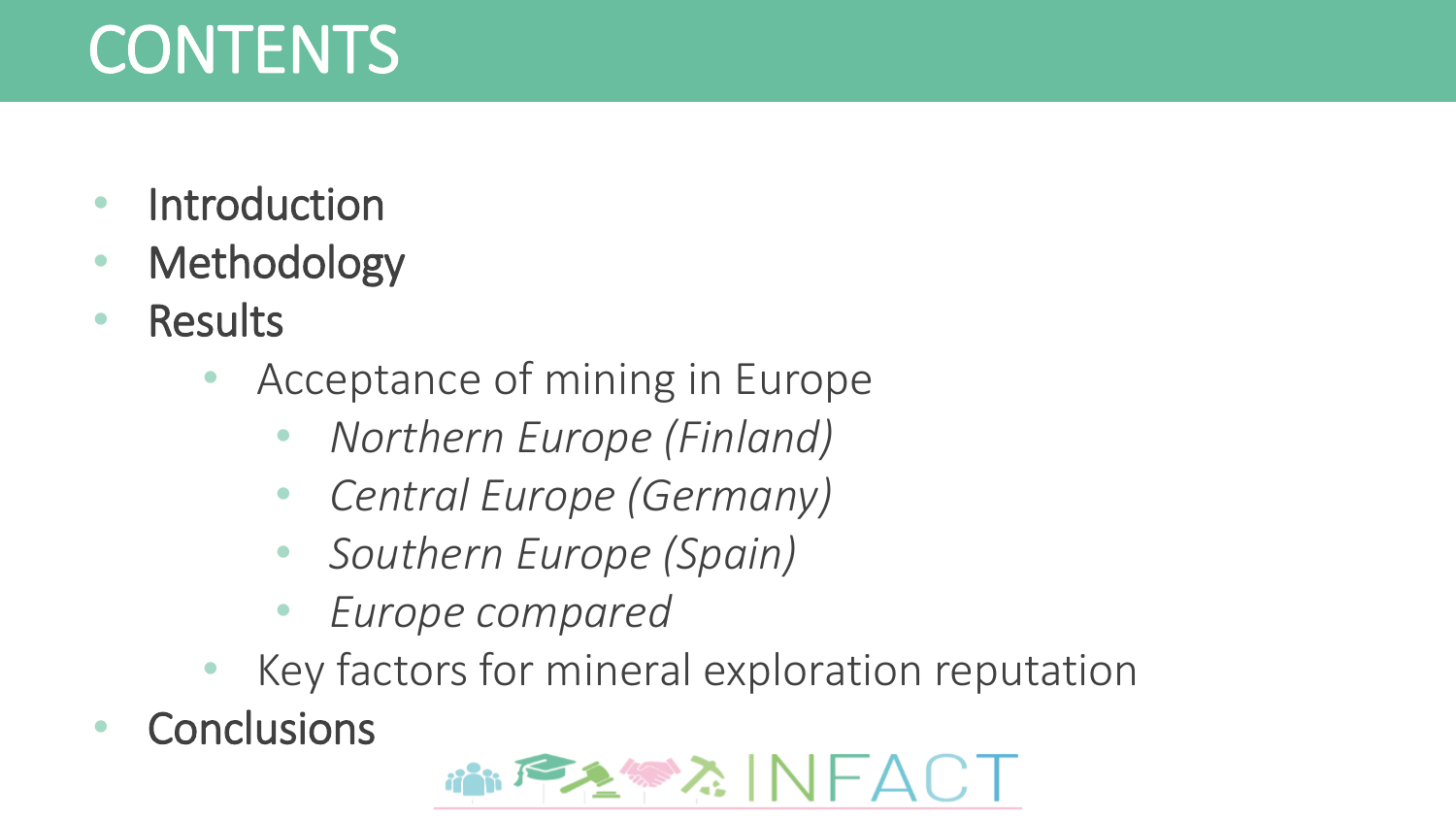## INTRODUCTION



Aim of the study: determine *status quo* of mineral exploration reputation in Europe.

- *How European citizens value mining and mineral exploration reputation?*
- *Which factors condition this perception?*

Driven from an academic point of view.

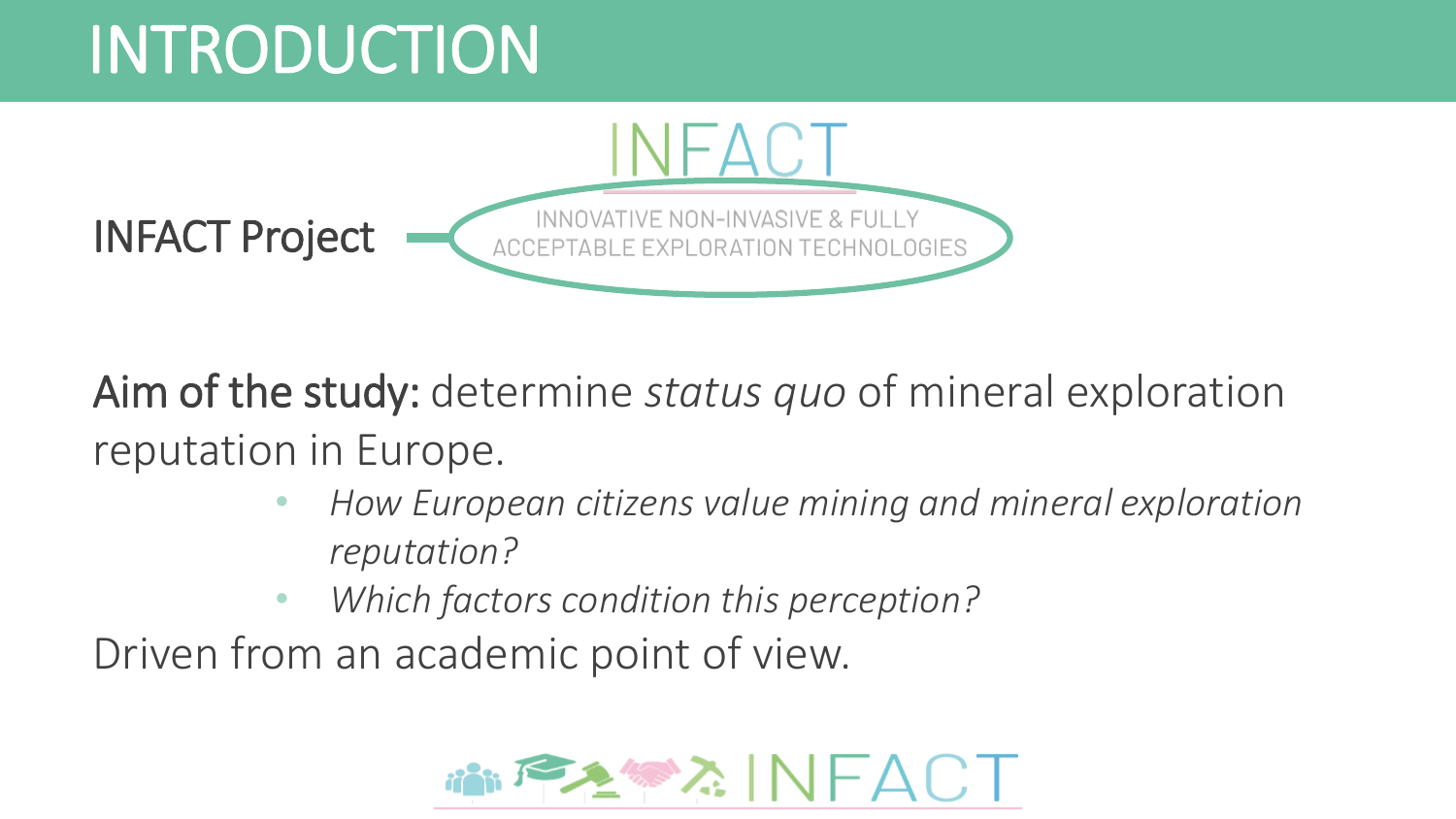Three reference countries: Finland (N), Germany (C) and Spain (S).

Analysis through published scientific literature.

- *Scarce and heterogeneous data.*
- *Methodological disparities.*

Three independent qualitative country reports + Joint Report.

Based on "*Australian attitudes towards mining*" (Moffat et al., 2014) done by Australian CSIRO (Commonwealth Scientific and Industrial Research Organisation).

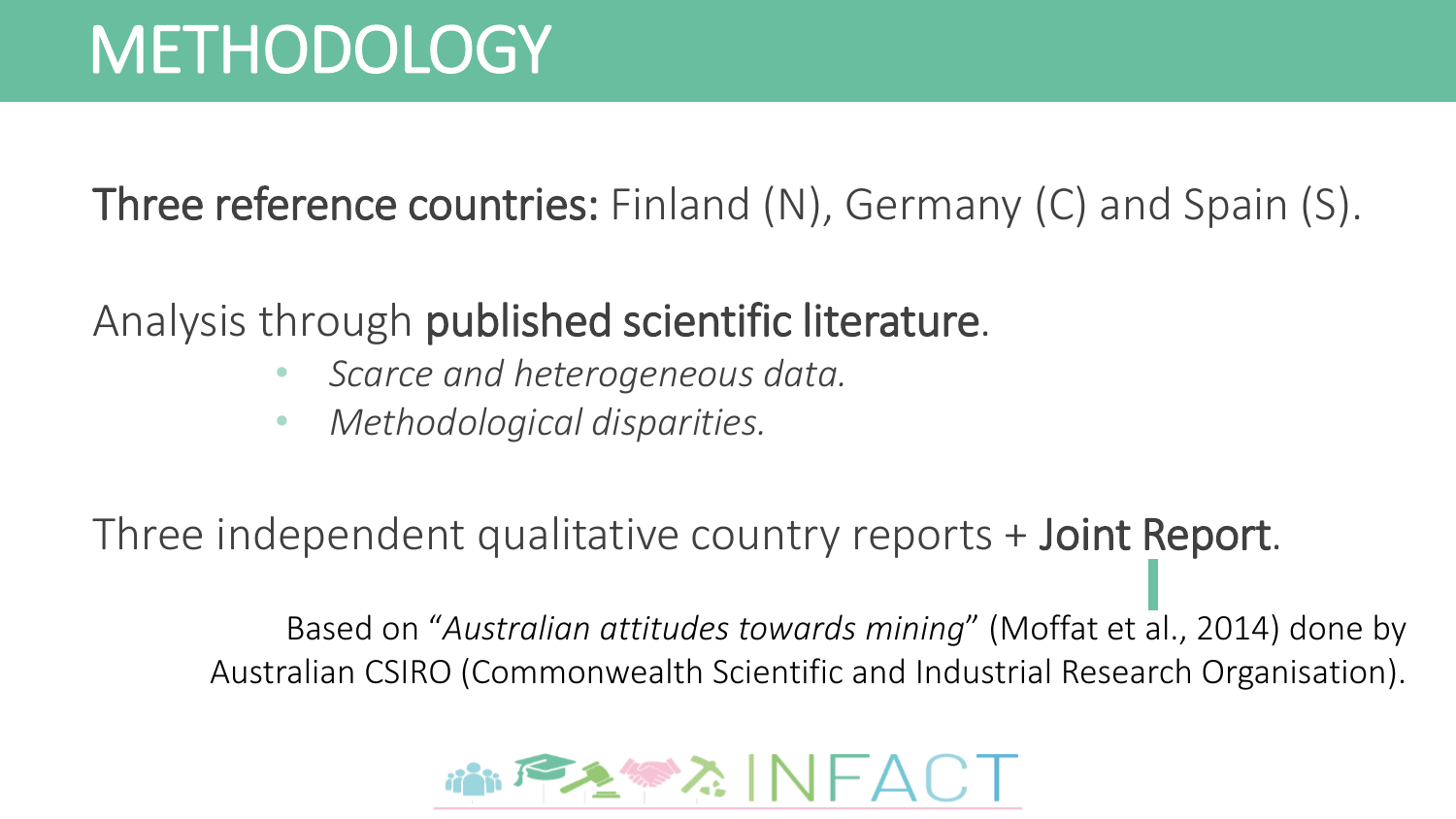#### NORTHERN EUROPE: reference country FINLAND

- Almost neutral acceptance on mining
	- It is decreasing in recent times.
	- More positive in mining regions.



#### **Situation**

- Economic and social benefits perceived.
- Environment, traditional activities, housing and leisure main concerns.
- Low trust on foreign mining companies.
- Distribution of economic benefits perceived as not fare.

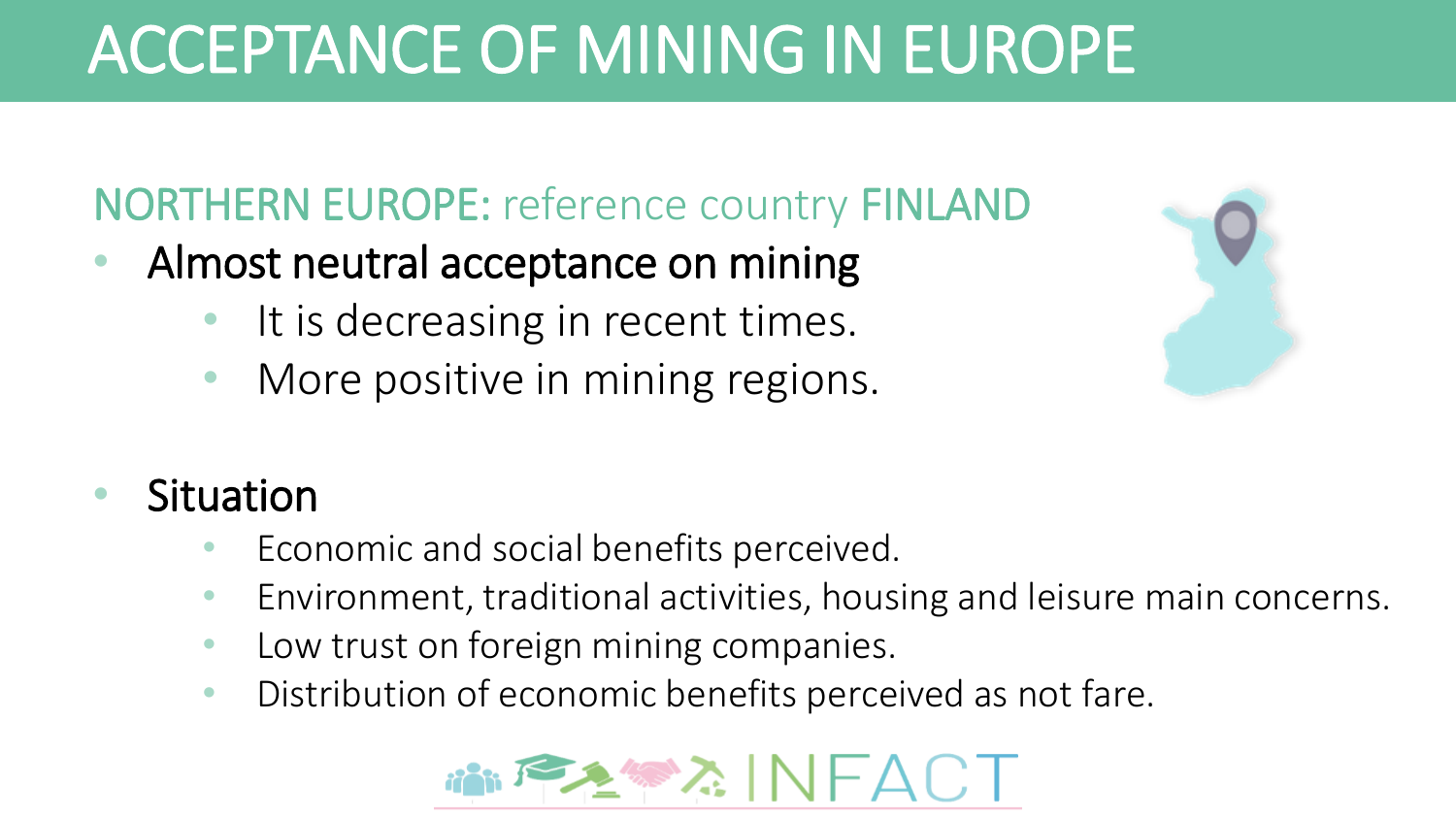#### CENTRAL EUROPE: reference country GERMANY

- Positive acceptance on mining
	- NIMBY effect.
	- No info for mining regions.



#### **Situation**

- Economic and social benefits perceived.
- Environment and health main concerns.
- Demand for reducing raw materials' external economic dependence.
- Trust in both companies and authorities.

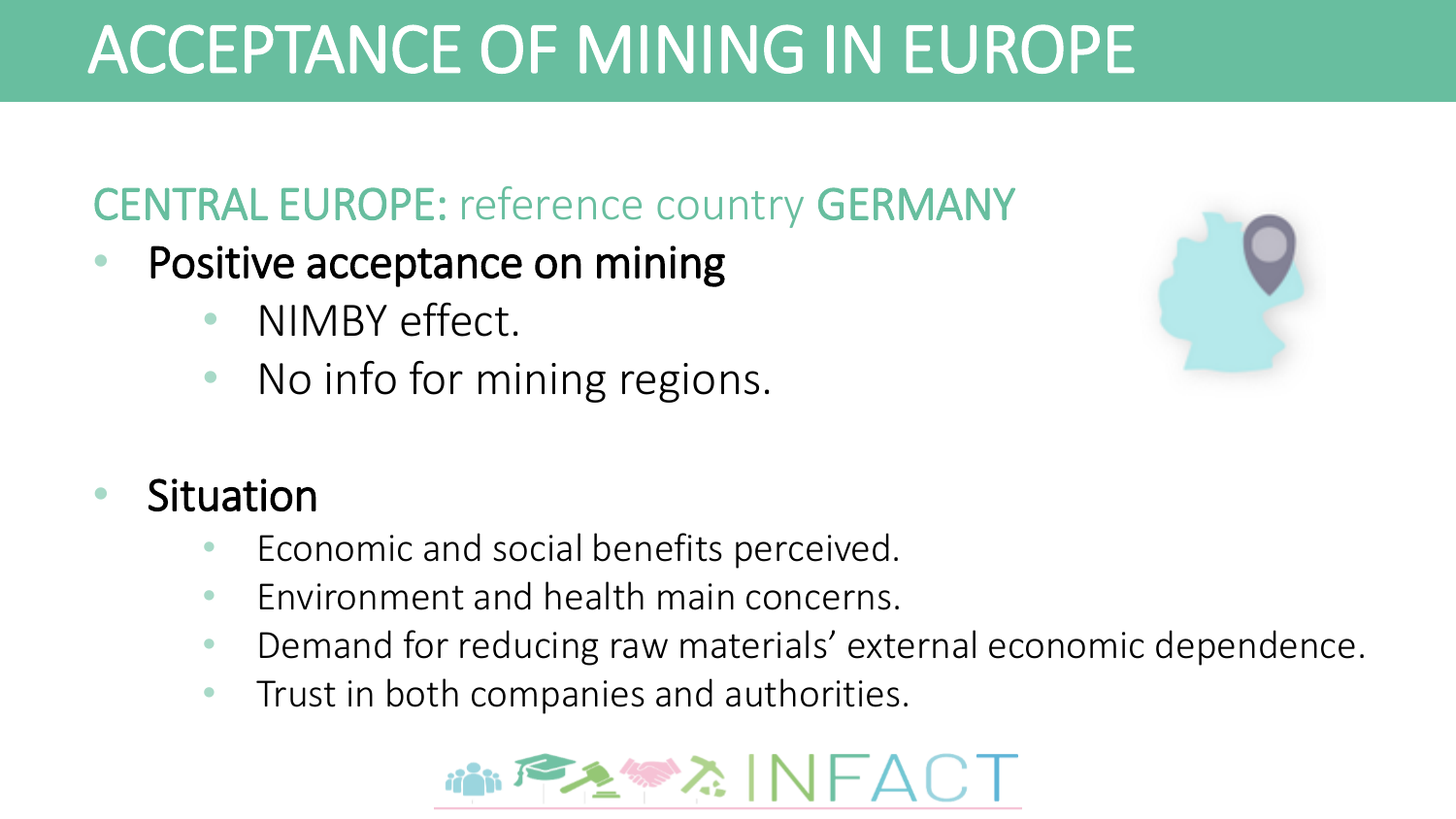#### SOUTHERN EUROPE: reference country SPAIN

- Positive acceptance on mining
	- NIMBY effect in non-mining regions.
	- Highly positive in mining regions.



#### **Situation**

- Economic and social benefits perceived.
- Environment, health and new crisis main concerns.
- Low trust on public governance, not in mining industry.
- Demand for long-term development and revitalized historical regions.

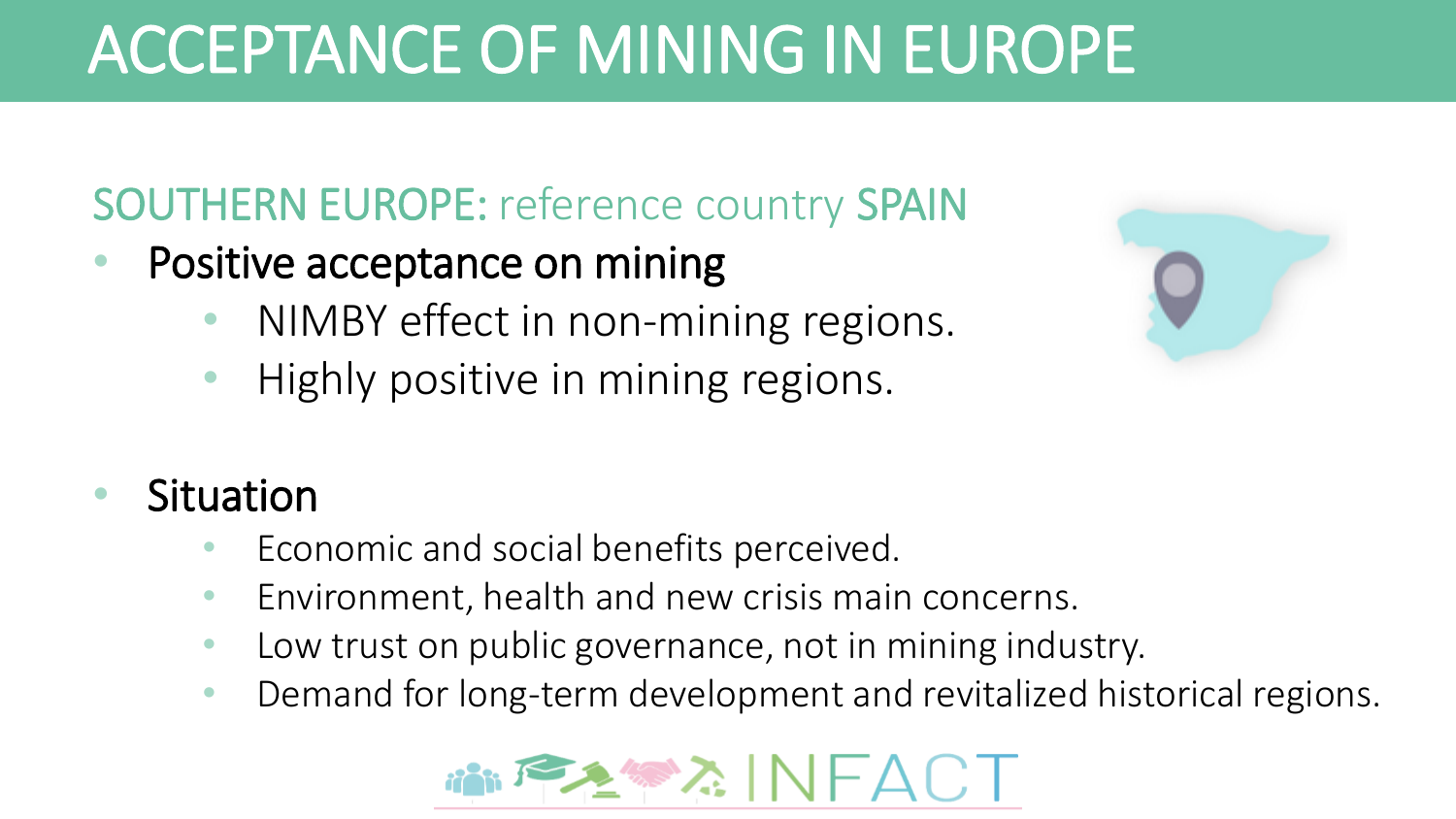|                              | <b>NORTHERN EUROPE</b>                                 | <b>CENTRAL EUROPE</b>                        | <b>SOUTHERN EUROPE</b>                             |
|------------------------------|--------------------------------------------------------|----------------------------------------------|----------------------------------------------------|
| Reference country            | <b>FINLAND</b>                                         | <b>GERMANY</b>                               | <b>SPAIN</b>                                       |
| Social acceptance            | Slightly positive                                      | Positive                                     | Positive                                           |
| <b>NIMBY Effect</b>          |                                                        |                                              |                                                    |
| <b>Mining Regions</b>        | Higher                                                 | No data                                      | Higher                                             |
| <b>Perceptions</b>           |                                                        |                                              |                                                    |
| Economic and social benefits |                                                        |                                              |                                                    |
| Environmental concerns       |                                                        |                                              |                                                    |
| Other concerns               | Health, traditional and<br>leisure activities, housing | Health                                       | Health and new crisis                              |
| Trust and fairness           | Low on foreign companies                               | High                                         | Low on public governance                           |
| <b>Demands</b>               | Better wealth distribution                             | Reduction of external<br>economic dependence | Revitalised mining regions<br>Low-term development |

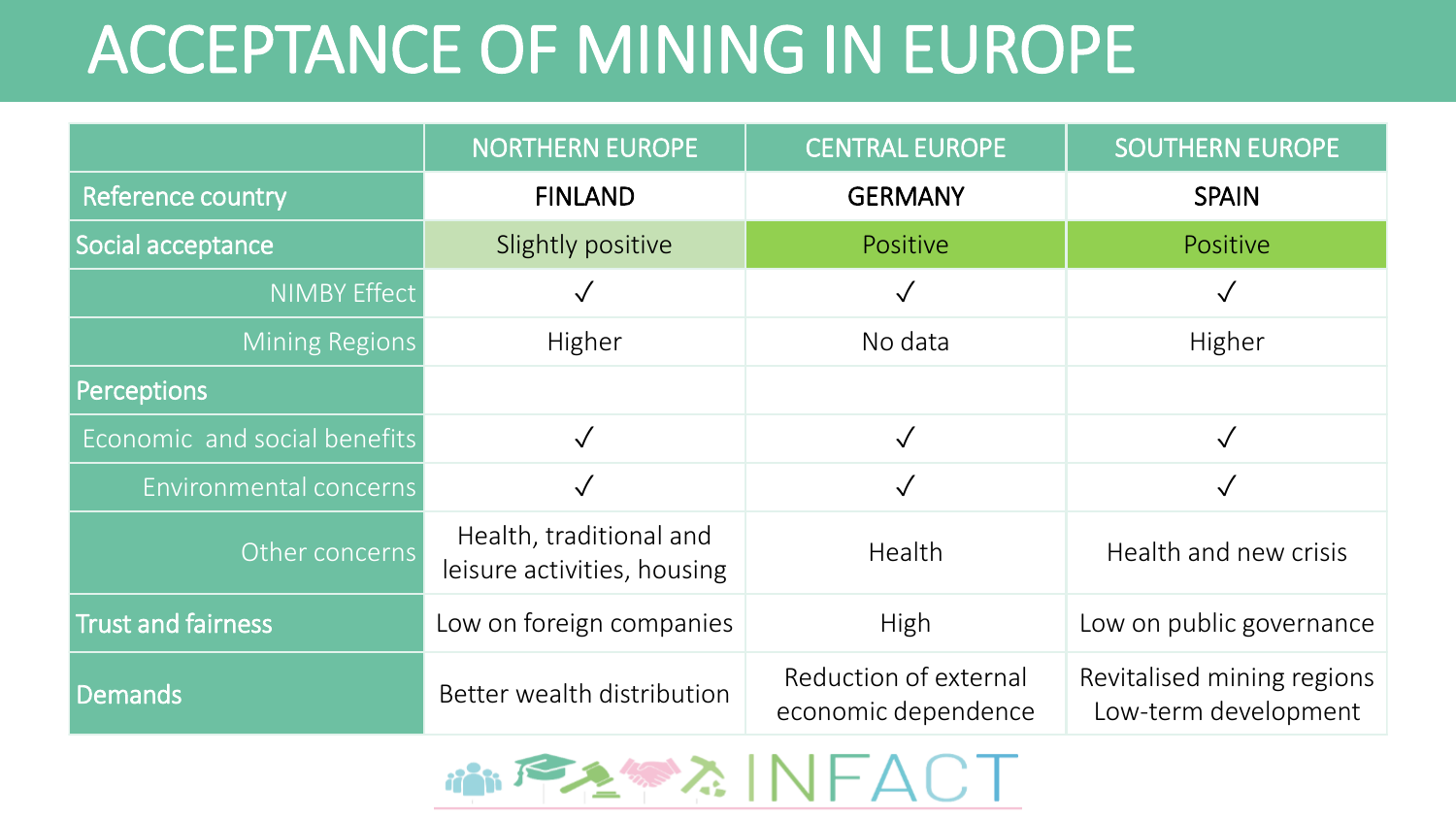### KEY FACTORS FOR REPUTATION

RELEVANCE

Mining history and mining identity in the region  $(+)$ 

Recent bad mining experiences (-)

Trust in private companies and mining fairness (Northern Europe) (+)

Trust in authorities and public governance (Southern Europe) (+)

Economic and social benefits (+)

Environmental and health concerns (-)

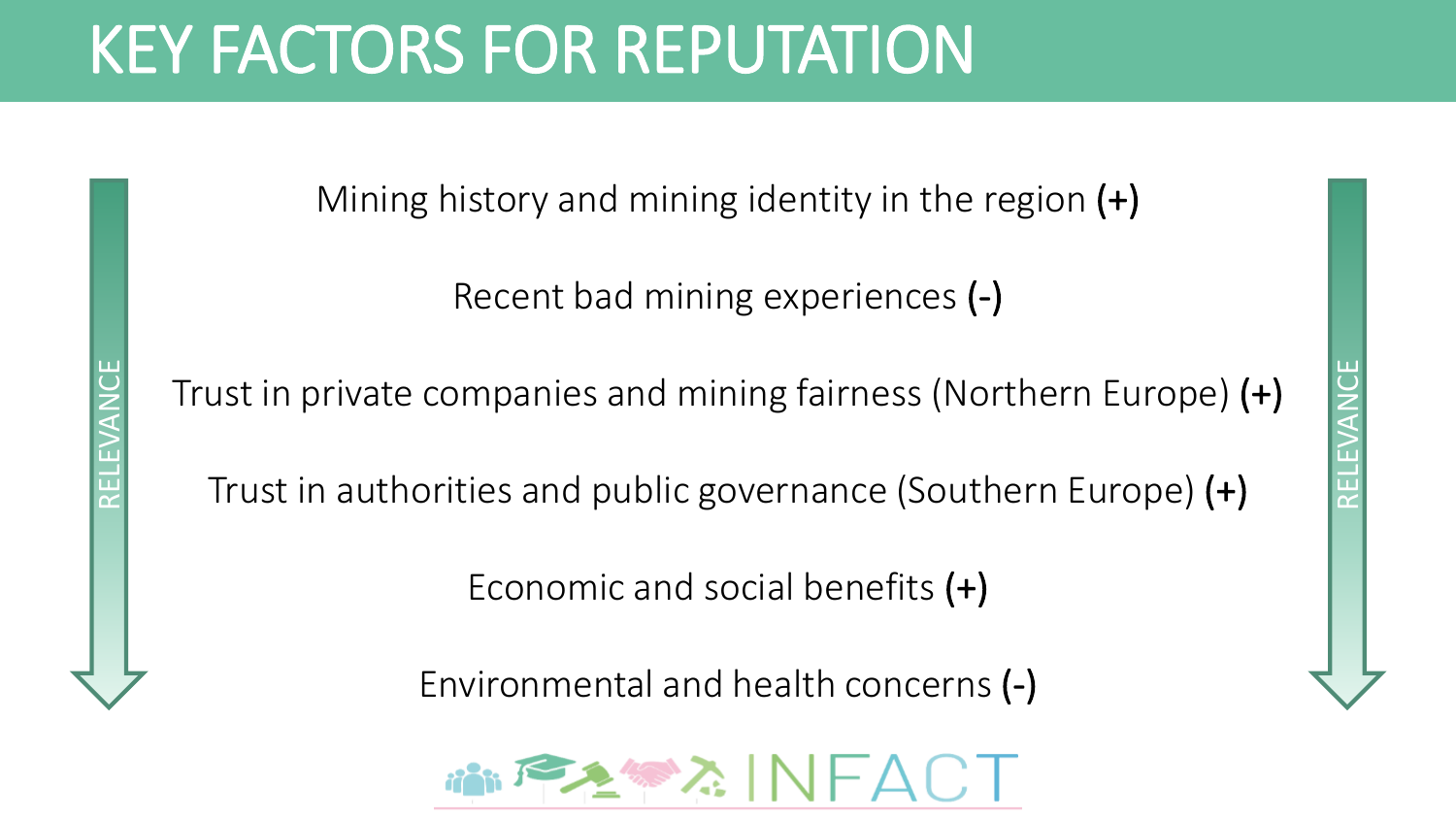C1. Exploration not distinguishable from mining sector reputation

C2. Key factors for positive mining reputation identified

C3. Mining reputation slightly positive in Europe

C4. Mining background on community critical for local reputation

C5. Trust in public governance determinant for national reputation